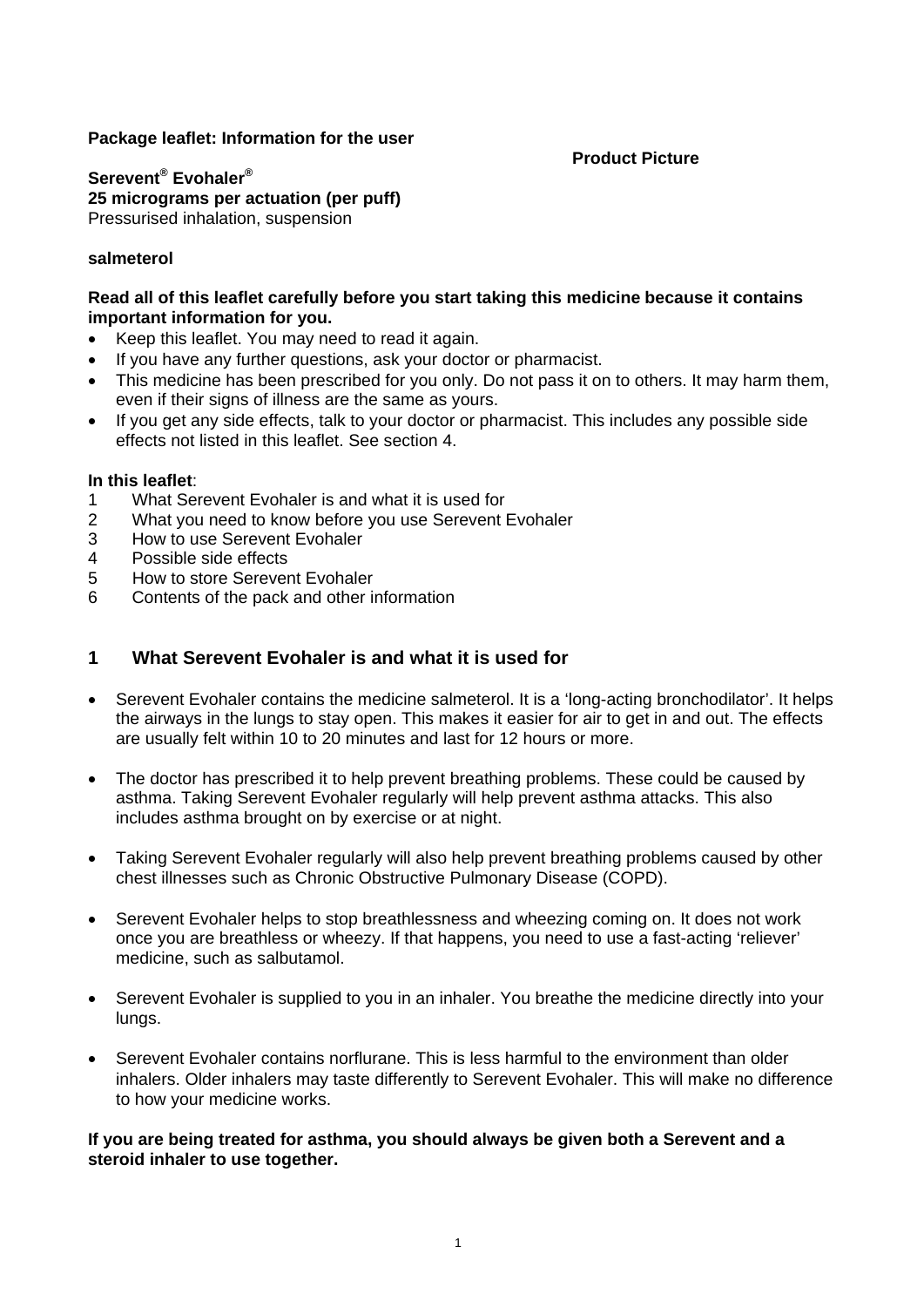# **2 What you need to know before you use Serevent Evohaler**

## **Do not take Serevent Evohaler if:**

you are allergic (hypersensitive) to salmeterol or to the other ingredient norflurane (HFA 134a).

### **Take special care with Serevent Evohaler**

- **If your asthma or breathing gets worse tell your doctor straight away**. You may find that you feel more wheezy, your chest feels tight more often or you may need to use more of your fast-acting 'reliever' medicine. If any of these happen, do not increase your number of puffs of Serevent. Your chest condition may be getting worse and you could become seriously ill. See your doctor as you may need a change in asthma treatment.
- Once your asthma is well controlled your doctor may consider it appropriate to gradually reduce the dose of Serevent.
- If you have been prescribed Serevent for your asthma, continue to use any other asthma medication you are already taking. These could include a steroid inhaler or steroid tablets. Continue taking the same doses as before, unless your doctor tells you otherwise. Do this even if you feel much better. **Do not stop taking your steroid inhaler (or any steroid tablets) when you start using Serevent.**
- Your doctor may want to check your health regularly if you have an overactive thyroid gland, diabetes mellitus (Serevent may increase your blood sugar) or heart disease, including an irregular or fast heartbeat.

### **Other medicines and Serevent**

- Tell your doctor if you are taking or have recently taken any other medicines. This includes those for asthma or any other medicines obtained without a prescription. This is because Serevent may not be suitable to be taken with other medicines.
- Inform your doctor before using Serevent if you are currently being treated for any fungal infections with medicines containing ketoconazole or itraconazole, or if you are being treated for HIV with ritonavir. These medicines may increase the risk of you experiencing side effects with Serevent, including irregular heart beats, or may make side-effects worse.
- Beta-blockers should be avoided when taking Serevent, unless your doctor tells you to take them. Beta-blockers, including atenolol, propranolol and sotalol, are mostly used for high blood pressure or other heart conditions. Tell your doctor if you are taking beta-blockers or have recently been prescribed beta-blockers as they may reduce or abolish the effects of salmeterol.
- Serevent can reduce the amount of potassium in your blood. If this happens you may notice an uneven heartbeat, muscle weakness or cramp. This is more likely to happen if you take Serevent with some medicines used to treat high blood pressure (diuretics) and other medicines used to treat breathing problems such as theophylline or steroids. Your doctor may ask for you to have blood tests to check the amount of potassium in your blood. If you have any concerns discuss them with your doctor.

## **Pregnancy and breast-feeding**

If you are pregnant or breast-feeding, think you may be pregnant or are planning to have a baby, ask your doctor or pharmacist for advice before taking this medicine.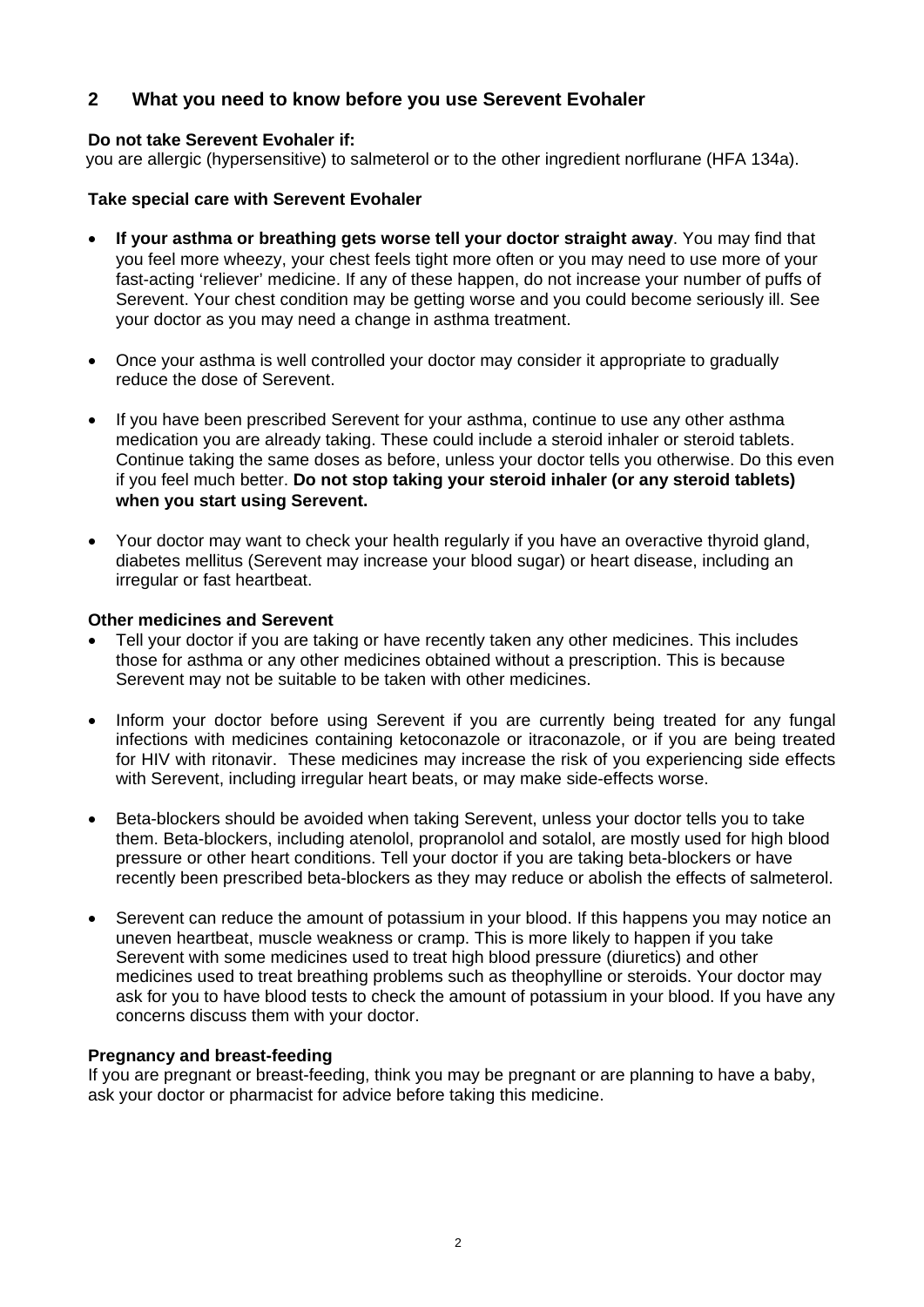## **Driving and using machines**

The possible side effects associated with Serevent are unlikely to affect your ability to drive or use machines.

## **3 How to use Serevent Evohaler**

Always use this medicine exactly as your doctor or pharmacist has told you. Check with your doctor or pharmacist if you are not sure.

- **If you are being treated for asthma, you should always be given both a Serevent and a steroid inhaler to use together.**
- Use Serevent every day, until your doctor advises you to stop.
- You will start to feel your medicine working within the first day of use.

Serevent is for inhalation by mouth only.

#### **Adults and adolescents aged 12 years and older with Asthma**

- The usual starting dose is 2 puffs twice a day.
- For people with more severe asthma, your doctor may increase your dose to 4 puffs twice a day.

## **Children with Asthma**

- In children aged 4 to 12 the usual dose is 2 puffs twice a day.
- Serevent is not recommended for use in children below 4 years of age.

## **Adults with Chronic Obstructive Pulmonary Disease (COPD) including bronchitis and emphysema**

- The usual starting dose is 2 puffs twice a day.
- Not applicable for children and adolescents.

#### **Instructions for use**

Your doctor, nurse or pharmacist should show you how to use your inhaler. They should check how you use it from time to time. Not using the inhaler properly or as prescribed, may mean that the medicine will not help your asthma or COPD as it should.

The medicine is contained in a pressurised canister in a plastic casing with a mouthpiece.

## **Testing your inhaler**



1 When using your inhaler for the first time, test that it is working. Remove the mouthpiece cover by gently squeezing the sides with your thumb and forefinger and pull apart.

2 To make sure that it works, shake it well, point the mouthpiece away from you and press the canister to release a puff into the air. If you have not used the inhaler for a week or more, release one puff of medicine into the air.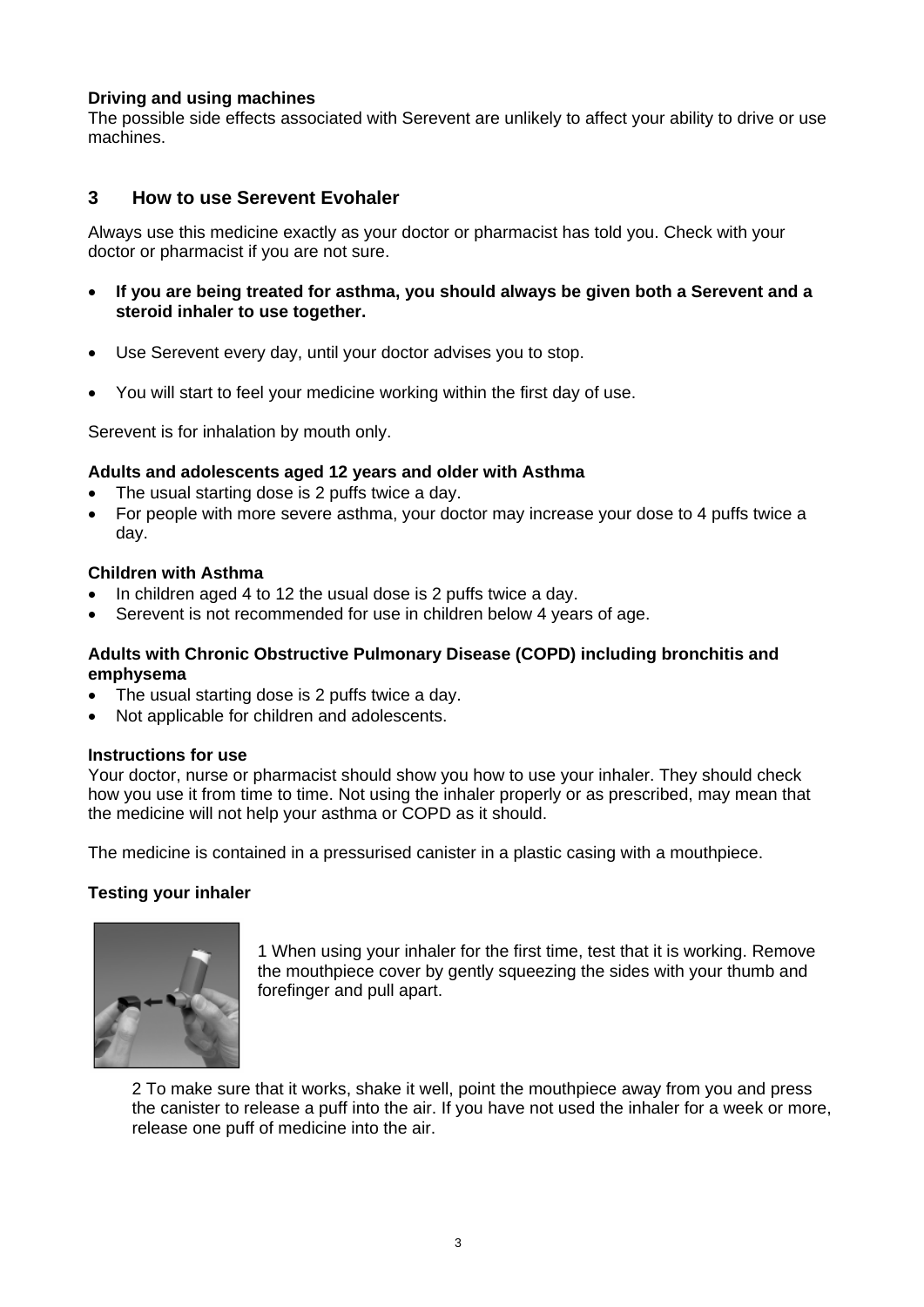## **Using your inhaler**

It is important to start to breathe in as slowly as possible just before using your inhaler.

1 Stand or sit upright when using your inhaler.

2 Remove the mouthpiece cover (as shown in the first picture) . Check inside and outside to make sure that the mouthpiece is clean and free of objects.



3 Shake the inhaler 4 or 5 times to ensure that any loose objects are removed and that the contents of the inhaler are evenly mixed.



4 Hold the inhaler upright with your thumb on the base, below the mouthpiece. Breathe out as far as is comfortable.



5 Place the mouthpiece in your mouth between your teeth. Close your lips around it. Do not bite.



breathing in steadily and deeply. 6 Breathe in through your mouth. Just after starting to breathe in, press down on the top of the canister to release a puff of medicine. Do this while still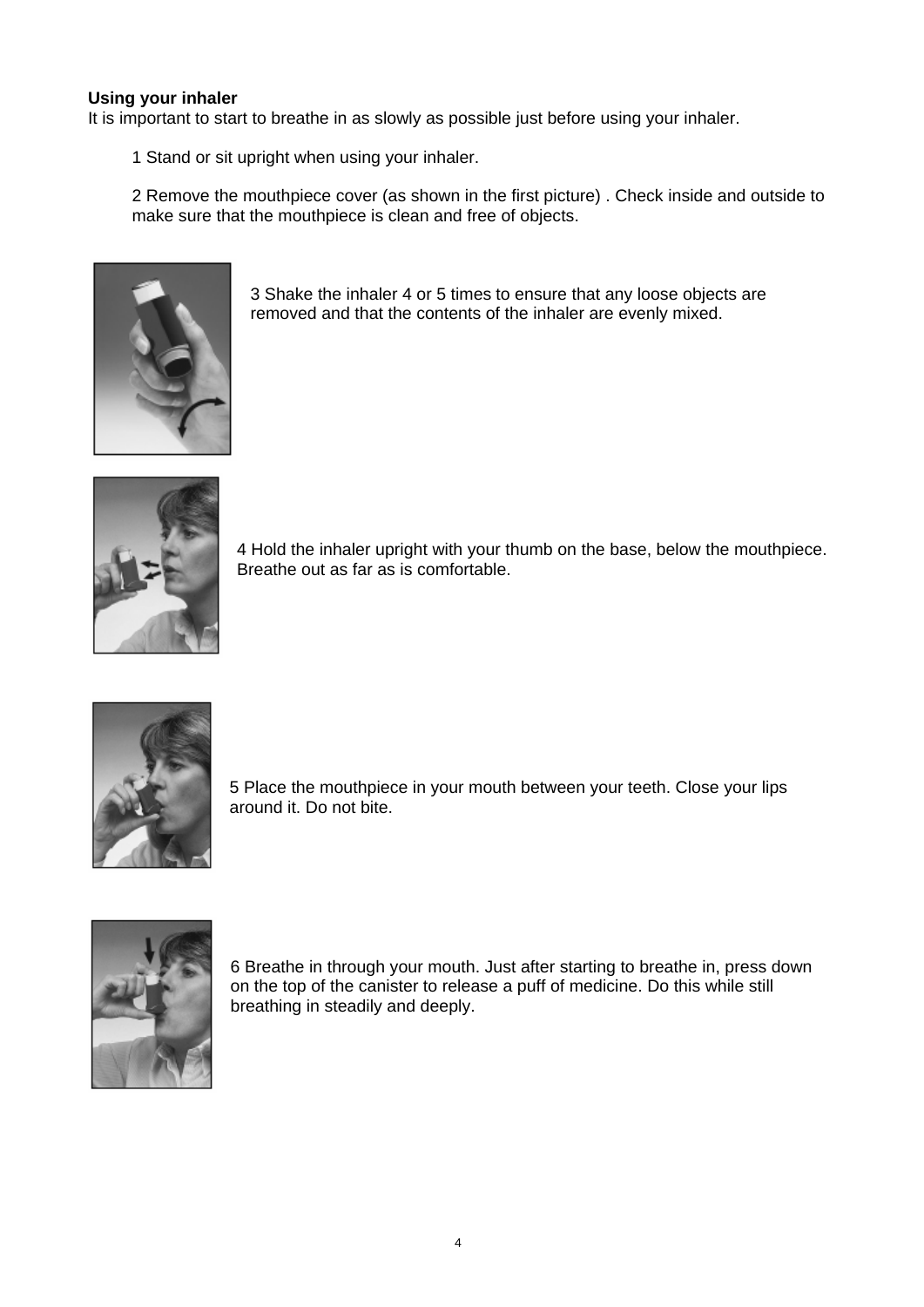

7 Hold your breath, take the inhaler from your mouth and your finger from the top of the inhaler. Continue holding your breath for a few seconds, or as long as is comfortable.

8 Wait about half a minute between taking each puff of medicine and then repeat steps 3 to 7.

9 After use always replace the mouthpiece cover immediately to keep out dust. Replace the cover by firmly pushing and snapping the cap into position.

Practice in front of a mirror for the first few times. If you see a 'mist' coming from the top of your inhaler or the sides of your mouth you should start again

If you or your child find it difficult to use Serevent Evohaler, it may be used with other devices to make its use easier e.g. a Haleraid® or Volumatic® spacer device. Serevent is also available in an alternative device. Talk to your doctor, nurse or pharmacist for further advice.

#### **Cleaning your inhaler**

To stop your inhaler blocking up, it is important to clean it at least once a week.

To clean your inhaler:

- Remove the mouthpiece cover.
- Do not remove the metal canister from the plastic casing at any time.
- Wipe the inside and outside of the mouthpiece and the plastic casing with a dry cloth or tissue.
- Replace the mouthpiece cover.

Do not put the metal canister in water.

#### **If you use more Serevent Evohaler than you should**

It is important to use the inhaler as instructed. If you accidentally take a larger dose than recommended, talk to your doctor or pharmacist. You may notice your heart beating faster than usual and that you feel shaky and/or dizzy. You may also have a headache, muscle weakness and aching joints.

#### **If you forget to use Serevent Evohaler**

Do not take a double dose to make up for a missed dose. Just take your next dose at the usual time.

If you have any further questions on the use of this medicine, ask your doctor or pharmacist.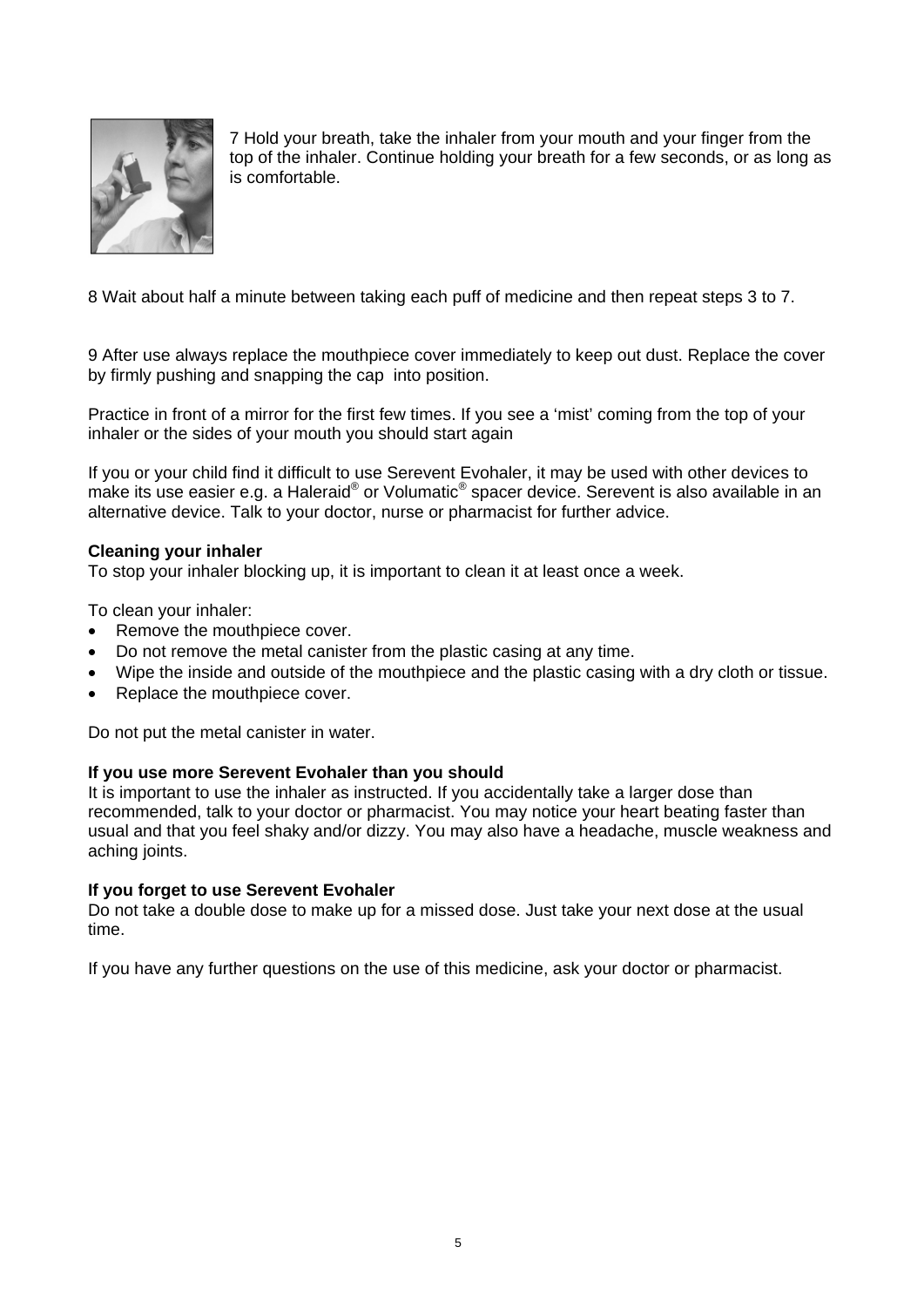# **4 Possible side effects**

Like all medicines, this medicine can cause side effects, although not everybody gets them. To reduce the chances of side effects, your doctor will prescribe the lowest dose of Serevent to control your asthma or COPD. These are the side effects reported by people taking Serevent.

**Allergic reactions: you may notice your breathing suddenly gets worse after using Serevent.** You may be very wheezy and cough. You may also notice itching and swelling (usually of the face, lips, tongue or throat). If you get these effects or they happen suddenly after using Serevent**, tell your doctor straight away.** Allergic reactions to Serevent are very rare (they affect less than 1 person in 10,000).

Other side effects are listed below:

## **Common (affects less than 1 person in 10):**

- Muscle cramps
- Feeling shaky; fast or uneven heartbeat (palpitations), headache,shaking hands (tremor). Tremors are more likely if you are taking more than two puffs twice daily. These side effects do not last long and happen less as treatment with Serevent continues

## **Uncommon (affects less than 1 person in 100):**

- Rash
- Very fast heart rate (tachycardia). This is more likely to happen if you are taking more than two puffs twice daily
- Feeling nervous

# **Rare (affects less than 1 person in 1,000):**

- Feeling dizzy
- Being unable to sleep or finding sleep difficult
- A reduction in the amount of potassium in your blood (you may get an uneven heartbeat, muscle weakness, cramp)

# **Very rare** (**affects less than 1 person in 10,000):**

- **Breathing difficulties or wheezing that gets worse straight after taking Serevent**. If this happens **stop using your Serevent Evohaler**. Use your fast-acting 'reliever' inhaler to help your breathing and **tell your doctor straight away.**
- Uneven heartbeat or your heart gives an extra beat (arrhythmias). If this happens do not stop using Serevent but tell your doctor
- Increases in the amount of sugar (glucose) in your blood (hyperglycaemia). If you have diabetes, more frequent blood sugar monitoring and possibly adjustment of your usual diabetic treatment may be required
- Sore mouth or throat
- Feeling sick (nausea)
- Aching, swollen joints or chest pain

## **Reporting of side effects**

If you get any side effects, talk to your doctor or pharmacist. This includes any possible side effects not listed in this leaflet. You can also report side effects directly via the Yellow Card Scheme at: www.mhra.gov.uk/yellowcard.

By reporting side effects you can help provide more information on the safety of this medicine.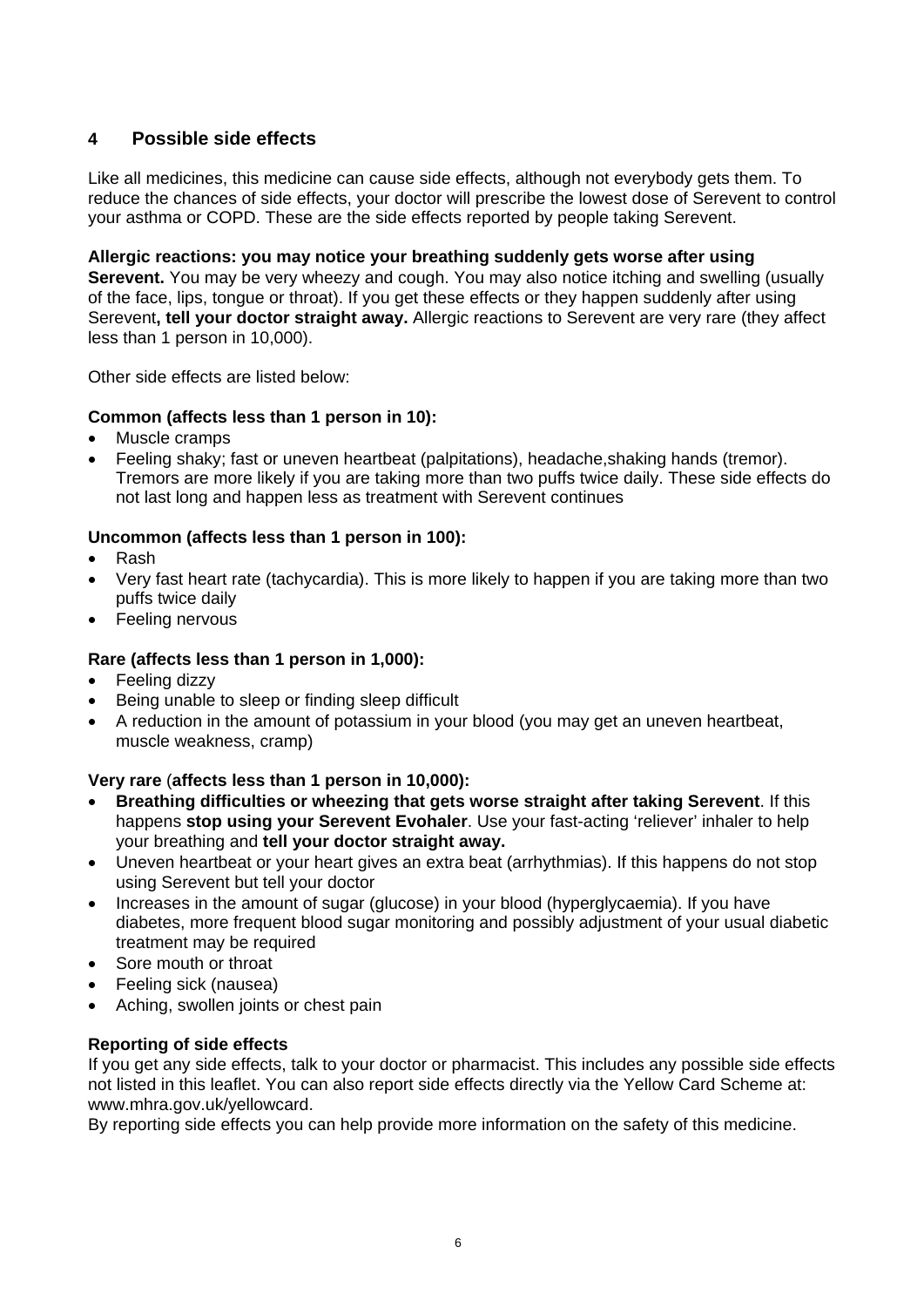## **5 How to store Serevent Evohaler**

- **Keep this medicine out of the sight and reach of children.**
- Straight after use, replace the mouthpiece cover firmly and click it into position. Do not use excessive force.
- Do not store above 30°C.
- The metal canister contains a pressurised liquid. Do not puncture, break or burn it even if you think it is empty.
- Do not use Serevent after the expiry date which is stated on the label and carton. The expiry date refers to the last day of the month.

Do not throw away medicines via wastewater or household waste. Ask your pharmacist how to throw away medicines you no longer use. These measures will help protect the environment.

# **6 Contents of the pack and other information**

## **What Serevent Evohaler contains**

- Each puff provides 25 micrograms of the active ingredient salmeterol.
- There are 120 puffs in each canister.
- The other ingredient is norflurane (HFA 134a).

#### **What Serevent Evohaler looks like and contents of the pack**

Pressurised inhalation, suspension. The pressurised canister contains a white to off white suspension for inhalation.

## **Marketing Authorisation Holder and Manufacturer**

#### **Marketing Authorisation Holder**

Glaxo Wellcome UK Ltd Stockley Park West **Uxbridge** Middlesex UB11 1BT

#### **Manufacturer**

Glaxo Wellcome Production Zone Industrielle No.2 23 Rue Lavoisier 27000 Evreux France